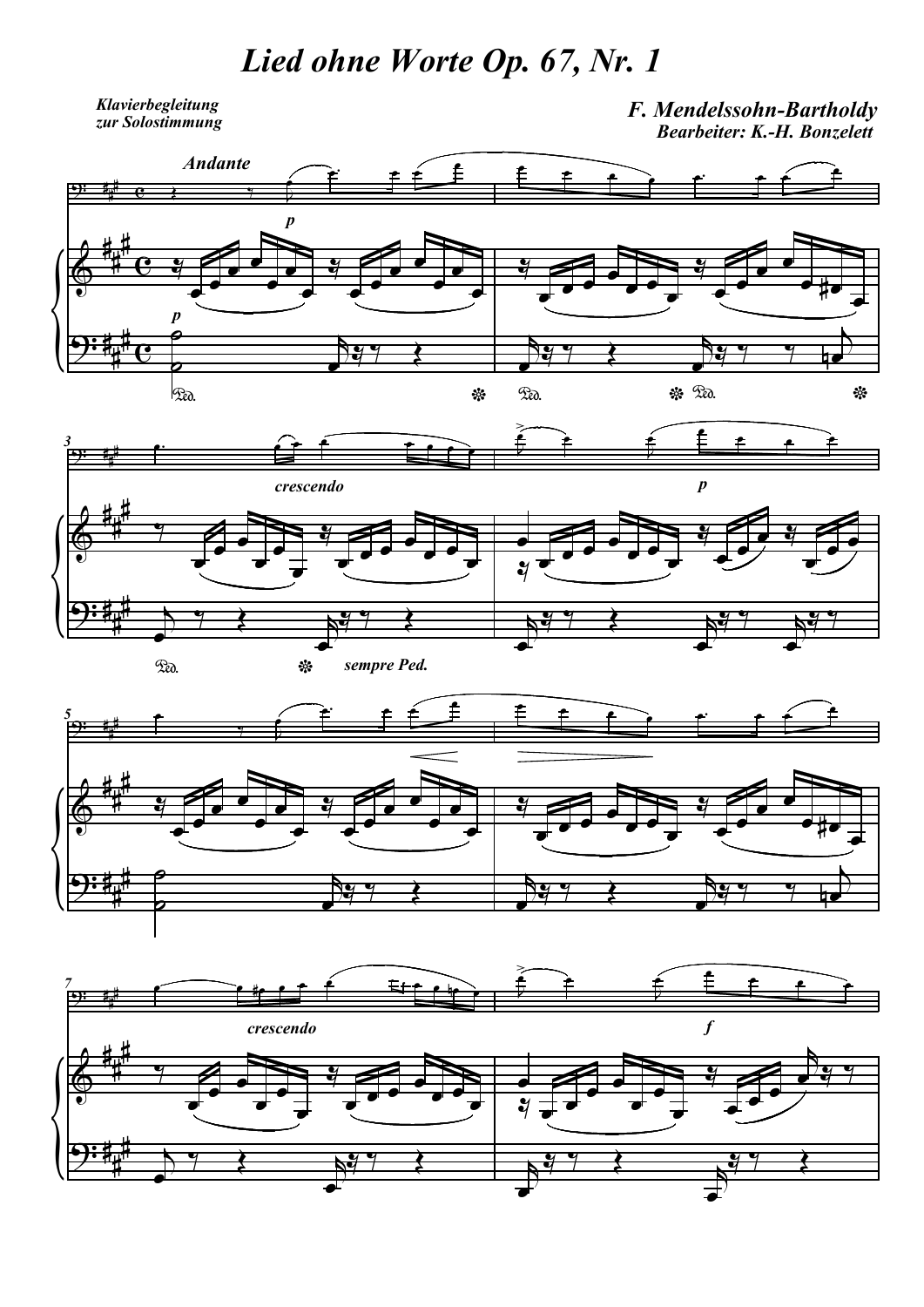







2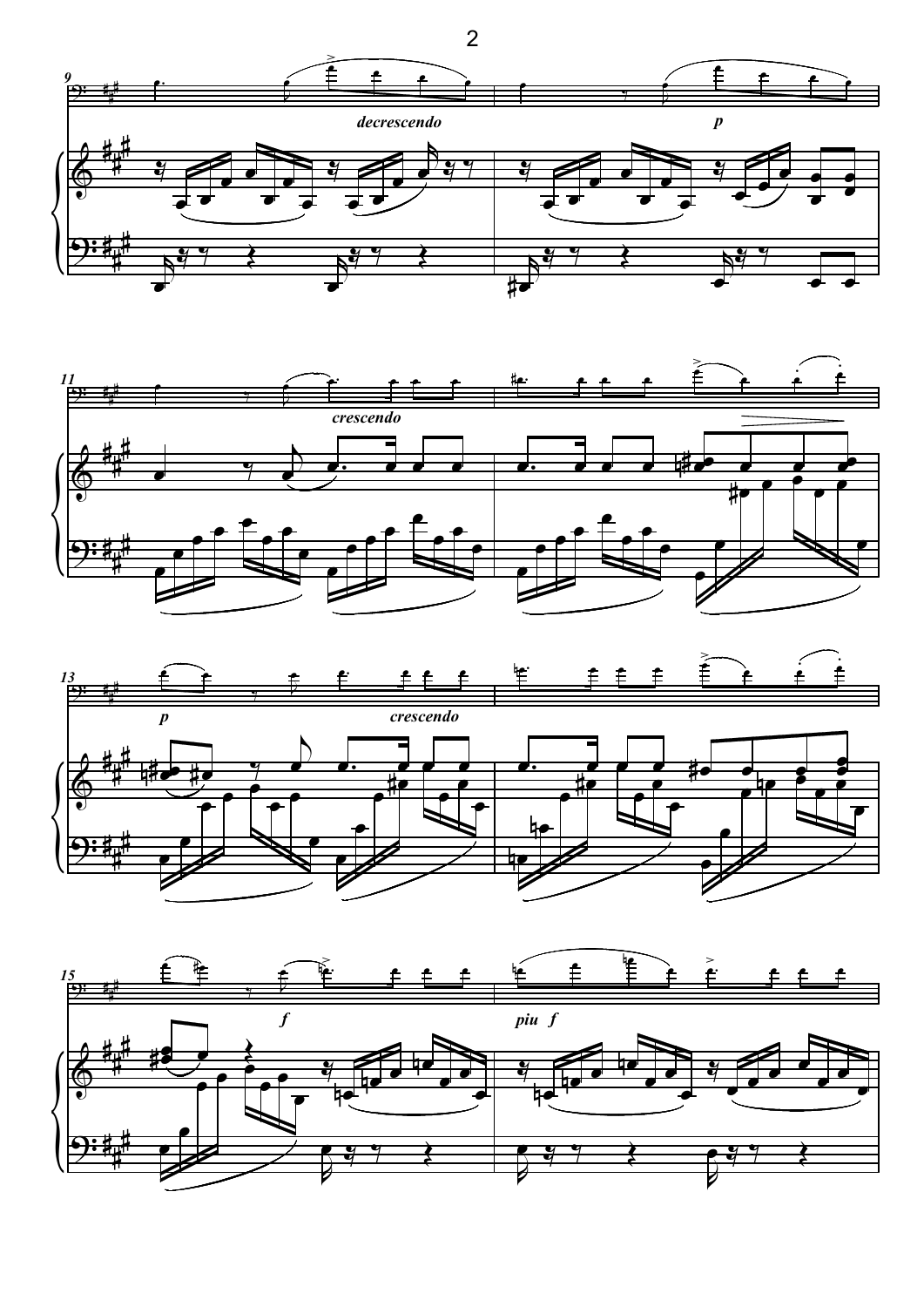





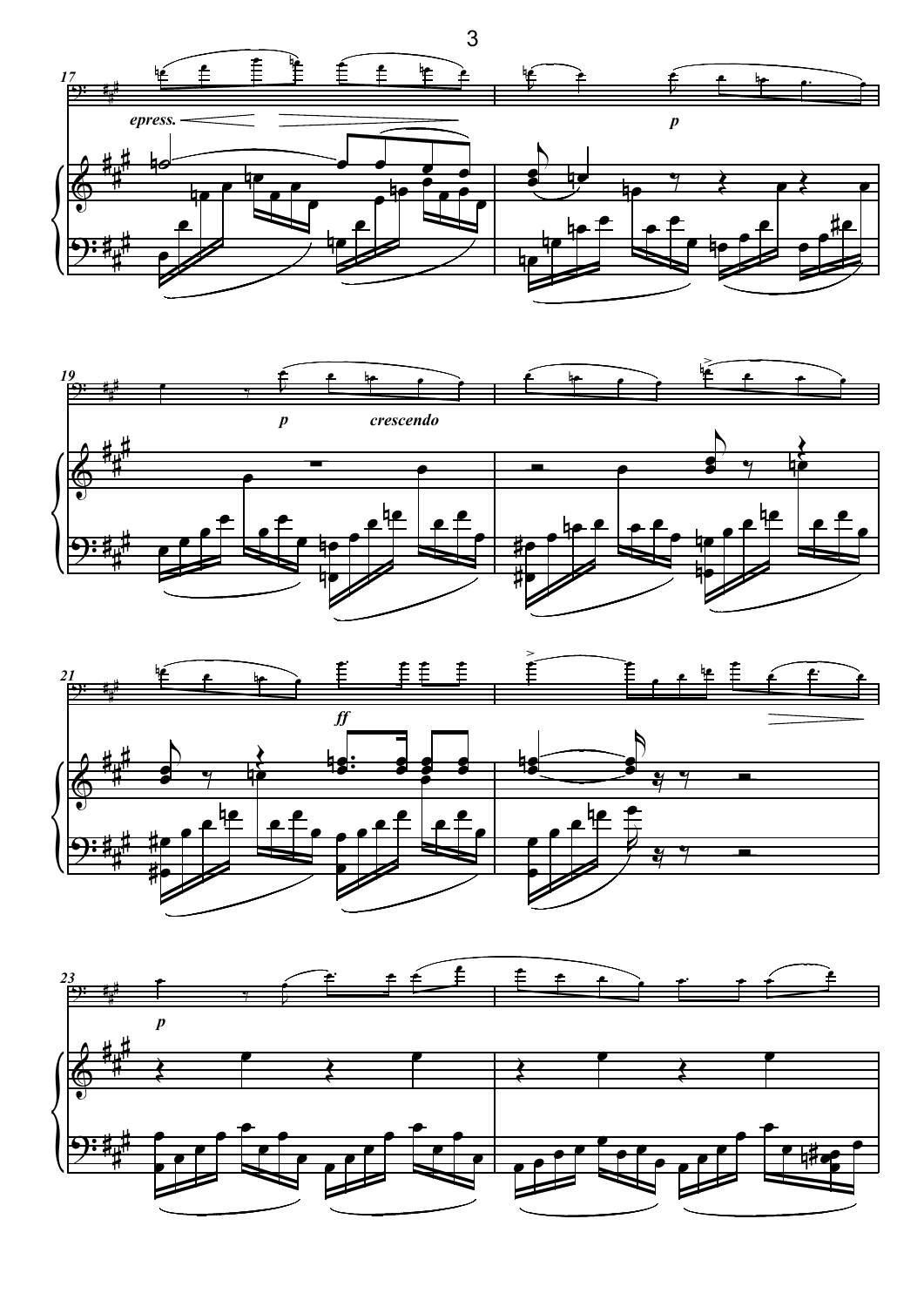







4